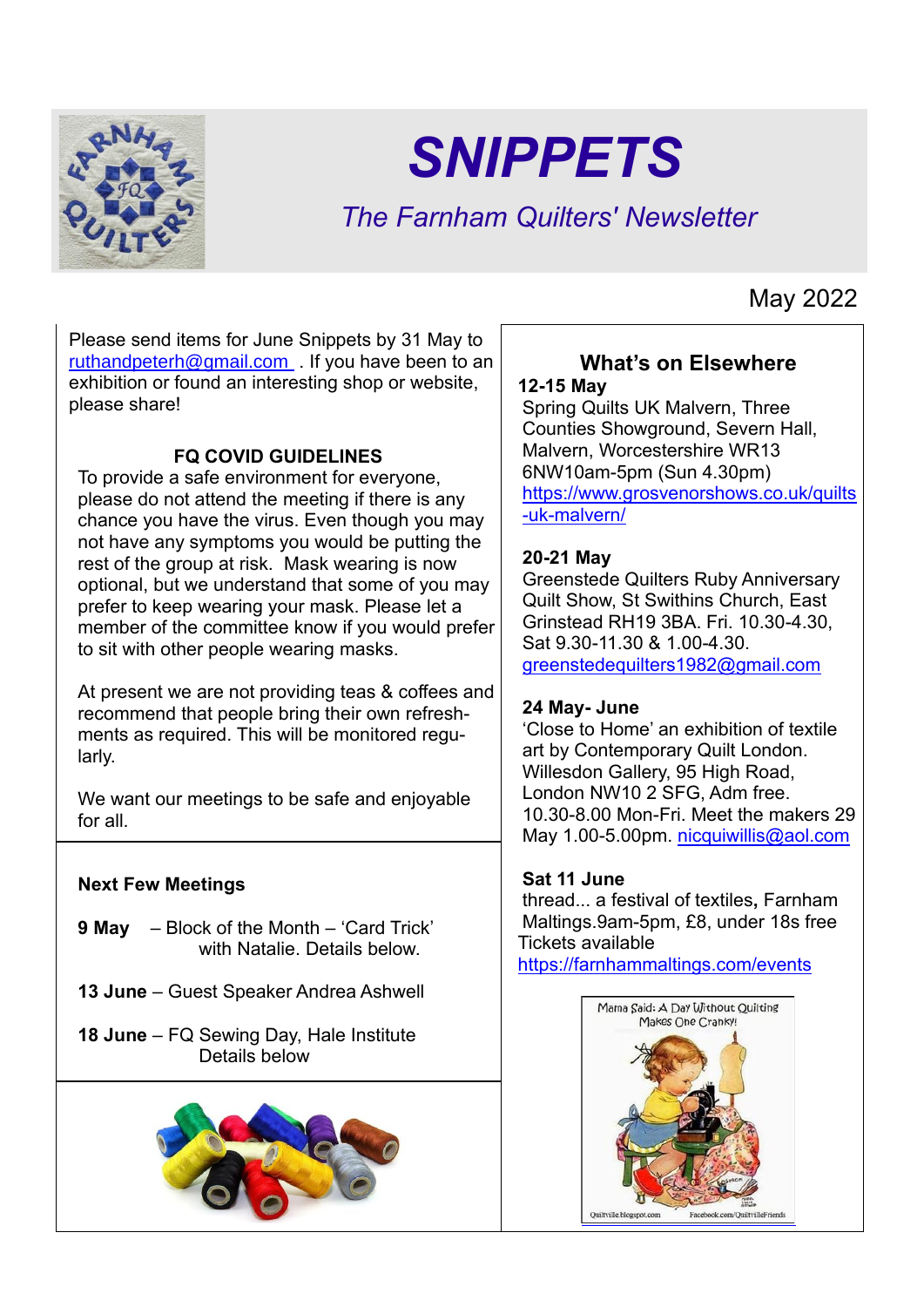#### **Last Month's Meeting**

At the April meeting the Dresden Plate' Block of the Month' was cancelled due to Covid. We instead met for a sew a chat. Ten people attended and we had a nice evening chatting and showing each other what we were doing. It was nice to see some people we hadn't seen for a while. Ruth French

#### **May Meeting Activity – BOM 'Card Trick' with Natalie.**

Sadly Lyn and Celia were unable to teach Dresden Plate at the April meeting, and we are just in the process of rescheduling that session. In May I am going to show those who are interested, how to do the block 'Card Trick'.

You can do this as either 4 different 'card' colours





The key to this block is contrasting fabrics.

Or 2 different 'card' colours (less waste).



| For a 12" square for 2 'card' colours                                  |
|------------------------------------------------------------------------|
| Card $1 -$                                                             |
| One 5 1/4" square, which has been cut into quarters diagonally         |
| Two 4 7/8" Square cut in half diagonally                               |
| Card 2                                                                 |
| One 5 1/4" square, which has been cut into quarters diagonally         |
| Two 4 7/8" Square cut in half diagonally                               |
| <b>Background</b>                                                      |
| One 5 1/4" square, which has been cut into quarters diagonally         |
| Two 4 7/8" Square cut in half diagonally                               |
| For a 12" square for 4 'card' colours                                  |
| Each Card - 4 different colours                                        |
| One 5 1/4" square, which has been cut into quarters diagonally         |
| One 4 7/8" Square cut in half diagonally                               |
| <b>Background</b>                                                      |
| One 5 1/4" square, which has been cut into quarters diagonally         |
| Two 4 7/8" Square cut in half diagonally                               |
| If you aren't sure about how to cut them then just bring the squares a |

If you aren't sure about how to cut them, then just bring the squares and we can cut them on the evening.

Natalie

#### **June Meeting: Andrea Ashwell.**

You are welcome to invite friends and guests who would be interested in joining us for this meeting. The charge of £5.00 per guest. Please forward the details below to anyone you think might like to come:

**Monday 13TH June – 19:30 / £5.00 The Spire Church, South Street, Farnham**  An evening with Andrea and her amazing quilts.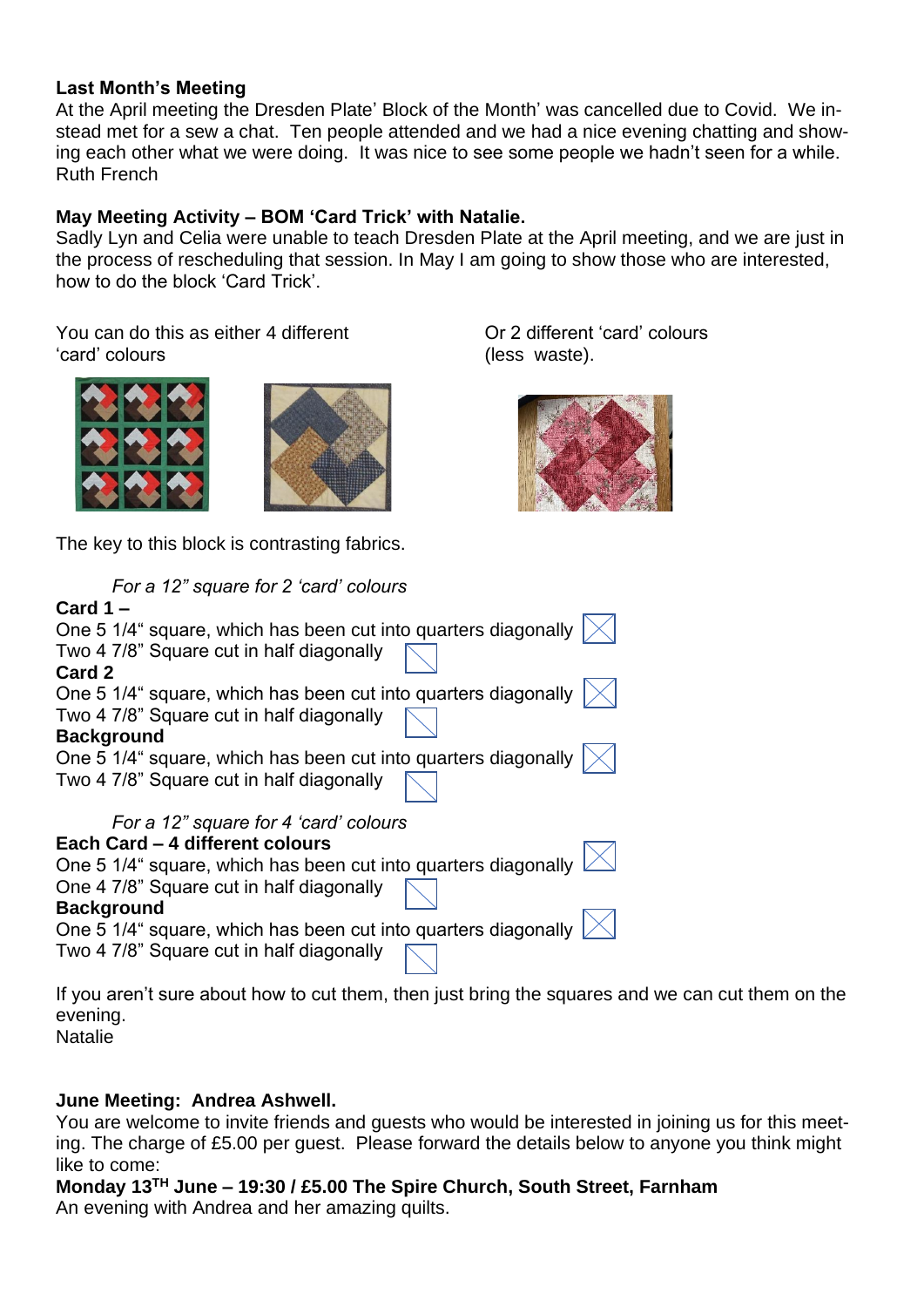A little about Andrea in her own words - I was born in Germany, and I am married to an Englishman. We have lived in Wiltshire for well over 20 years. When I was in my twenties I discovered the joys of quilting and started to find out all that I could about the craft, making my first quilt in the mid-1980s. After exploring English Piecing, I went on to learn about other methods - but it had always been my dream to make a wholecloth quilt. I constantly sought out classes (wherever they might be) which I felt could increase my skills until I was finally ready to design my first wholecloth quilt. You'll find some images of the quilts I have made since then in my gallery pages. Then I was invited – for the very first time - to teach at Midsomer Quilting. Word quickly spread and I haven't looked back



### **Guild News**

#### **West Kent Regional Day 21 May 9.30-4.30 pm**

Aylesford Village Community Centre, 25 Forstal Road, Aylesford, Kent, ME20 7AU. Organised by Brenda Masters, westkent@quiltersquild.org.uk

Demonstrations, Traders, Magazines and Raffle. Refreshments available but please bring your own lunch. Tickets £18.50 members £26 non members

#### **Lullingstone Quilt & Craft Festival 2022**

15<sup>th</sup> - 17 July This event runs from and will take place at Lullingstone Castle, Eynsford, Kent, DA4 0JA. It is a Guild event organised by Jan Allston, exhibitionorg\_reg2@quiltersquild.org.uk.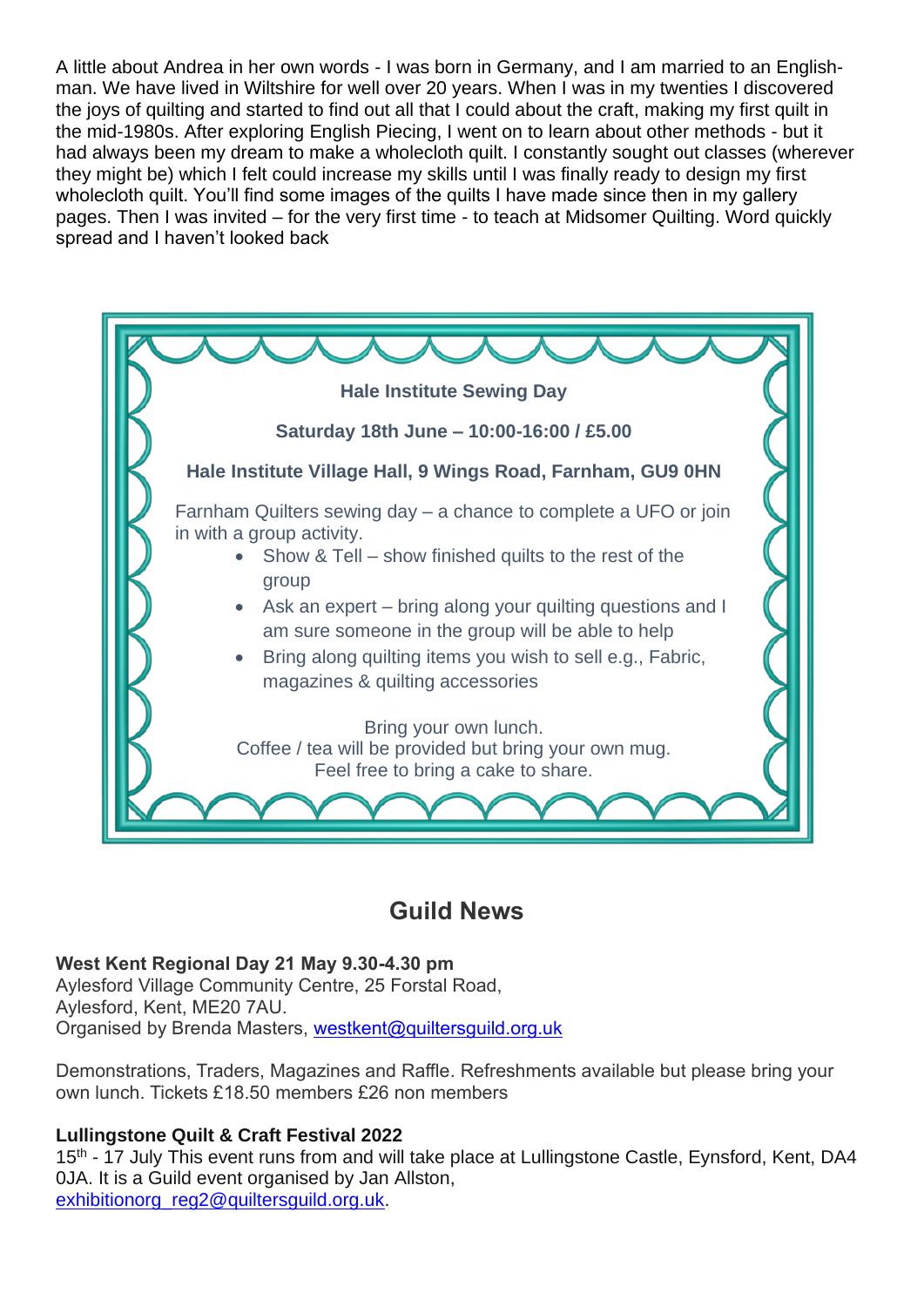

#### **Log Cabin Variation**

Saw this and thought – another log cabin variation I hadn't seen before. Apparently hanging in a Copenhagen hotel.

Sheila

#### **2022 Programme**

| 2022 | <b>Meetings</b> | <b>Mtg Activities</b>                    |        | Hale Days Sewing Days                        | <b>Other Significant Dates</b> |                                                                 |
|------|-----------------|------------------------------------------|--------|----------------------------------------------|--------------------------------|-----------------------------------------------------------------|
| Jan  | 10 Jan          | Zoom Meeting                             |        |                                              |                                |                                                                 |
| Feb  | 14 Feb          | Maltings preparation                     | 07 Feb | <b>United Quilters</b>                       |                                |                                                                 |
| Mar  | 14 Mar          | <b>BOM - Log Cabin</b><br>(Sheila)       |        |                                              | 13 Mar                         | <b>Farnham Maltings Quilters Fair</b>                           |
| Apr  | 11 April        | <b>BOM - Dresden Plate</b><br>(Lyn)      |        |                                              | $28 - 30$<br>April             | <b>National Quilt Championships</b><br>Sandown                  |
| May  | 09 May          | <b>BOM</b> – Card Trick<br>with Natalie  | 09 May | <b>United Quilters</b>                       | $12 - 15$<br>May               | <b>Spring Quilts UK Malvern</b>                                 |
| Jun  | 13 June         | Andrea Ashwell                           | 18 Jun | <b>Farnham Quilters</b><br><b>Blocks</b>     |                                | <b>Threads Festival of Textiles</b><br>11 June Farnham Maltings |
| Jul  | 11 July         | <b>BOM</b> - Flying Dutch-<br>man (Vera) |        |                                              |                                |                                                                 |
| Aug  | 08 Aug          | <b>BOM - TBD</b>                         |        |                                              | $18 - 21$                      | <b>Festival of Quilts</b><br>August NEC Birmingham              |
| Sep  | 12 Sep          | <b>BOM - TBD</b>                         | 10 Sep | <b>Farnham Quilters</b><br>Quilt as you go   |                                |                                                                 |
| Oct  | 10 Oct          | <b>AGM</b><br><b>Return of Challenge</b> |        |                                              |                                |                                                                 |
| Nov  | 14 Nov          | <b>TBD</b>                               | 19 Nov | <b>Farnham Quilters</b><br>- Finishing quilt |                                |                                                                 |
| Dec  | 12 Dec          | Christmas activity                       |        |                                              |                                |                                                                 |

**LET'S ADMIT IT:** WE PUT "MADE WITH LOVE" ON **OUR CREATIONS BECAUSE** "MADE WITH CURSING, 2 TRIPS TO THE CRAFT SHOP, AND LOTS OF WINE" JUST WONT FIT ON A **CUTE LITTLE LABLE...**